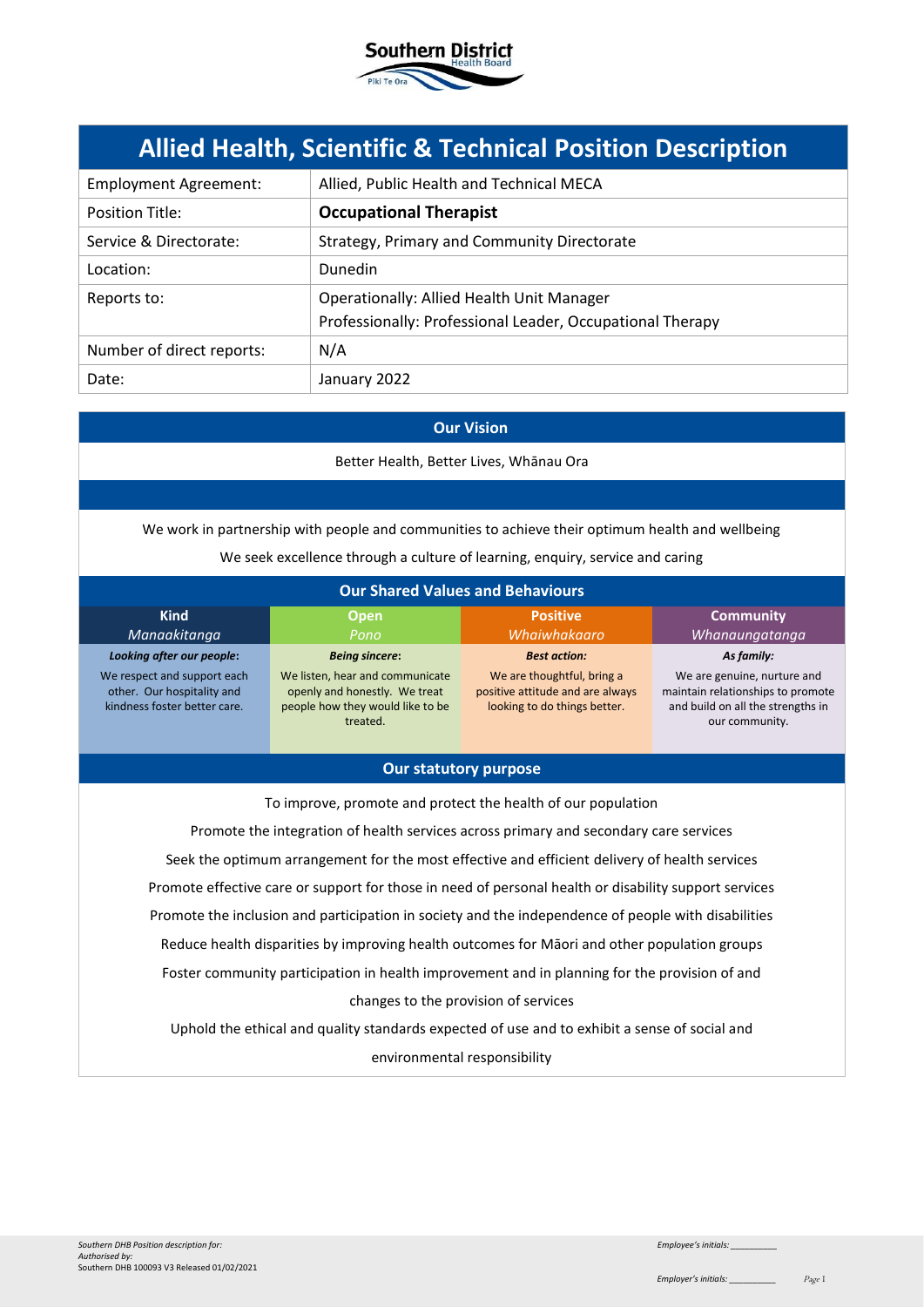## **PURPOSE OF ROLE**

Allied Health, Public Health, Scientific and Technical professionals work in teams providing a range of diagnostic, technical, therapeutic, direct patient care and support services that are critical to the other health professionals they work with and the communities they serve. This includes health professionals working to improve, promote and protect the wellbeing of the population.

This role will work collaboratively with all health professionals as well as the wider multi-disciplinary team throughout the Southern DHB in a way that is consistent with the organisation's vision and values. This includes interprofessional practice where multiple health workers from different professional backgrounds work together with patients, families, caregivers and communities to deliver the highest quality of care.

This way of working will ultimately benefit all our patients and communities.

This role provides safe and clinically/public health effective assessment and intervention, either within a specific area or across a broad range of areas, with a focus on the development of more in-depth knowledge and skills. Third year of practice onwards.

## **Competencies**

The following competencies apply to this position. The employee will be assessed against these as part of their annual performance and development review.

| <b>Organisational Competencies</b> |                                                                                                                                                                                                                                                                                                                                    |  |
|------------------------------------|------------------------------------------------------------------------------------------------------------------------------------------------------------------------------------------------------------------------------------------------------------------------------------------------------------------------------------|--|
| <b>Customer Focus</b>              | Is dedicated to meeting the expectations and requirements of internal and external customers;<br>gets first hand customer information and uses it for improvements in products and services; acts<br>with customers in mind; establishes and maintains effective relationships with customers and<br>gains their trust and respect |  |
| <b>Integrity and Trust</b>         | Is widely trusted; is seen as a direct, truthful individual; can present the unvarnished truth in an<br>appropriate and helpful manner; keeps confidences; admits mistakes; doesn't misrepresent<br>him/herself for personal gain.                                                                                                 |  |
| <b>Drive For Results</b>           | Can be counted on to exceed goals successfully; Is constantly and consistently one of the top<br>performers; very bottom line oriented; steadfastly pushes self and others for results.                                                                                                                                            |  |
| <b>Role Specific Competencies</b>  |                                                                                                                                                                                                                                                                                                                                    |  |
| <b>Managing</b><br>diversity       | Manages all kinds and classes of people equitably; deals effectively with all races, nationalities,<br>cultures, disabilities irrespective of age and gender; supports equal and fair treatment and<br>opportunity for all                                                                                                         |  |
| <b>Priority Setting</b>            | Spends own time and the time of others on what is important; can quickly sense what will help<br>or hinder when seeking to accomplish goals; eliminates roadblocks; creates focus                                                                                                                                                  |  |
| <b>Problem Solving</b>             | Uses logic and established processes to solve difficult problems and achieve effective solutions;<br>can see hidden problems; Is excellent at honest analysis; looks beyond the obvious; doesn't stop<br>at the first answers                                                                                                      |  |

| <b>KEY RELATIONSHIPS</b>                                                       |                                                                                               |  |
|--------------------------------------------------------------------------------|-----------------------------------------------------------------------------------------------|--|
| <b>Within Southern DHB</b>                                                     | <b>External to Southern DHB</b>                                                               |  |
| <b>AHS&amp;T Professional Leaders (PLs)</b><br>$\bullet$                       | Clients, patients, families, whanau and caregivers<br>٠                                       |  |
| Multidisciplinary colleagues working in<br>$\bullet$<br>interprofessional ways | Services from the community, funding bodies,<br>٠<br>student or intern clinical liaison staff |  |
| Operational manager                                                            | Primary care - GPs, other medical staff                                                       |  |
| <b>AHST Professional Development Facilitator</b><br>$\bullet$                  | Relevant professional organisations                                                           |  |
| Administration staff<br>$\bullet$                                              | Other service providers                                                                       |  |
| Relevant external<br>$\bullet$<br>services/organisations/stakeholders          |                                                                                               |  |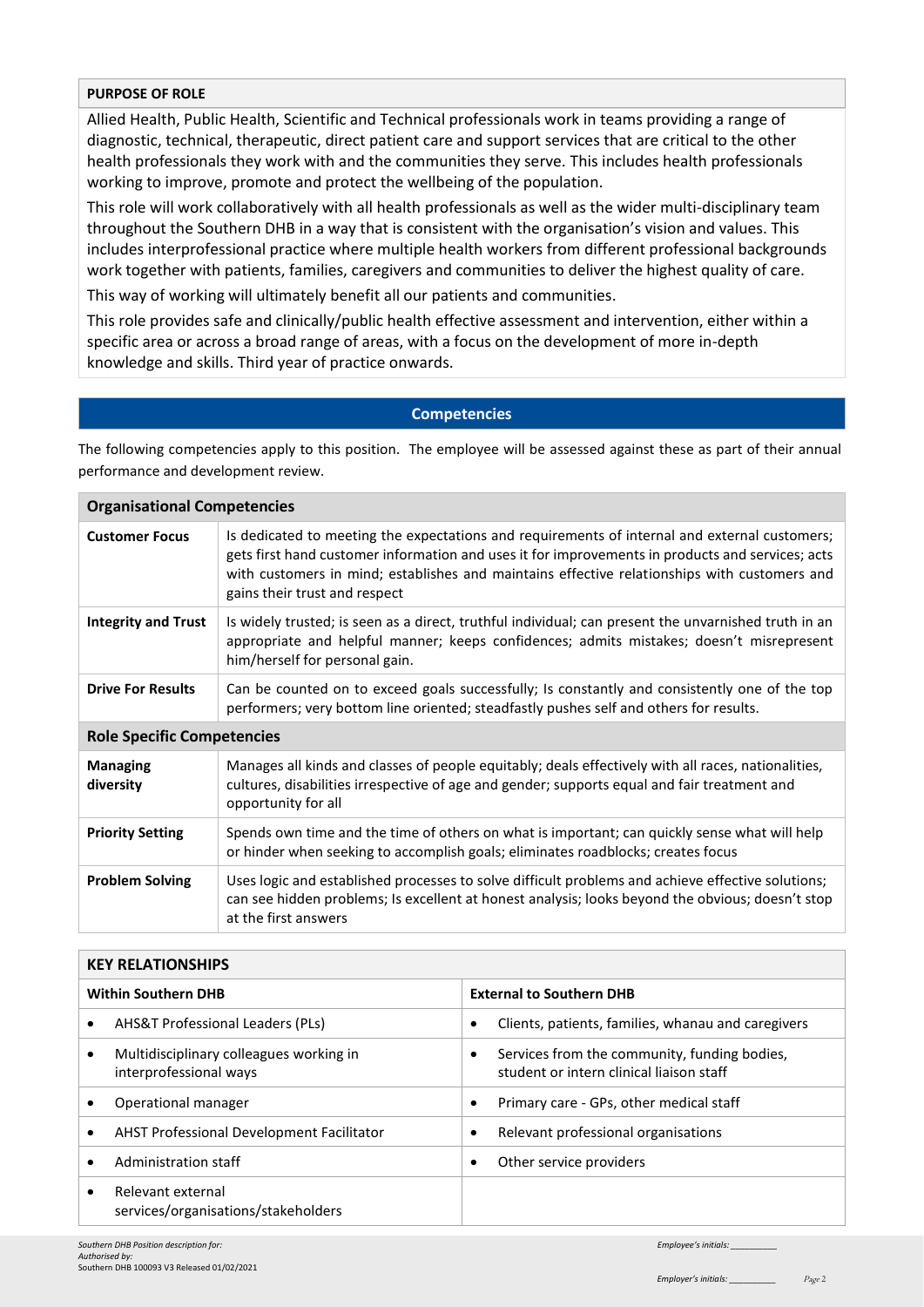# **PERSON SPECIFICATION:**

This position involves working with a range of age groups, with a variety of upper limb conditions predominantly in the outpatient setting. This role requires a strong capability to work effectively and autonomously, demonstrating musculoskeletal, orthopaedic, and rehabilitation clinical practise and knowledge. A strong understanding of working with patients to achieve functional and vocational goals is required, as is optimising patient outcomes and facilitating effective discharge and self-management

|                                                                          | <b>ESSENTIAL</b>                                                                                                                                                                                                                                                                                                                                                                                                                                                                                                           | <b>DESIRABLE</b>                                                                                                                                                                                                                                                                                                                                                                                                                                                                                                                                                                                                                                                                                                                                                                                                                                                                                                                                                                                                   |  |
|--------------------------------------------------------------------------|----------------------------------------------------------------------------------------------------------------------------------------------------------------------------------------------------------------------------------------------------------------------------------------------------------------------------------------------------------------------------------------------------------------------------------------------------------------------------------------------------------------------------|--------------------------------------------------------------------------------------------------------------------------------------------------------------------------------------------------------------------------------------------------------------------------------------------------------------------------------------------------------------------------------------------------------------------------------------------------------------------------------------------------------------------------------------------------------------------------------------------------------------------------------------------------------------------------------------------------------------------------------------------------------------------------------------------------------------------------------------------------------------------------------------------------------------------------------------------------------------------------------------------------------------------|--|
| <b>Education and Qualifications (or</b><br>equivalent level of learning) | Must be registered with the<br>$\bullet$<br>Occupational Therapy Board of New<br>Zealand in accordance with the HPCA<br>Act 2004 and possess a current<br><b>Practising Certificate</b><br>Must actively participate in the<br>$\bullet$<br>Occupational Therapy Board of New<br>Zealand's re-certification programme<br>Must be eligible to work in New<br>$\bullet$<br>Zealand or have a work visa/permit<br>A member of the Hand Therapy New<br>$\bullet$<br>Zealand or Associate member if<br>training in Hand Therapy | Be prepared to work towards<br>$\bullet$<br>accreditation as an Assessor for<br>the Equipment Management<br>Service<br>Working towards higher level<br>$\bullet$<br>education in any associated field                                                                                                                                                                                                                                                                                                                                                                                                                                                                                                                                                                                                                                                                                                                                                                                                              |  |
| <b>Experience</b>                                                        | At least 3 years Occupational<br>$\bullet$<br>Therapy experience, including<br>rehabilitation and/or orthopaedic<br>and/or musculoskeletal experience.                                                                                                                                                                                                                                                                                                                                                                     | Quality improvement and service<br>$\bullet$<br>development initiatives                                                                                                                                                                                                                                                                                                                                                                                                                                                                                                                                                                                                                                                                                                                                                                                                                                                                                                                                            |  |
| <b>Knowledge and Skills:</b>                                             | $\bullet$<br>patients<br>$\bullet$<br>personal growth.<br>$\bullet$<br>$\bullet$<br>$\bullet$<br>$\bullet$<br>$\bullet$<br>staff/assistants (as required)<br>$\bullet$<br>$\bullet$<br>training<br>$\bullet$<br>٠<br>$\bullet$                                                                                                                                                                                                                                                                                             | Facilitate appropriate and high-quality occupational therapy management of<br>Be motivated and committed to directing own professional development and<br>Work actively and co-operatively in an inter-professional team and liaise<br>appropriately with relevant health care professionals and whanau/family,<br>support persons, and external organisations<br>Contribute to continuing education within the persistent pain team<br>Be familiar with ACC requirements and processes<br>Prepare progress and discharge reports to meet DHB and ACC requirements<br>Assist in the support and mentoring of students/new graduates/rotational<br>Be computer literate with a broad based understanding of computer skills<br>Base knowledge of first aid and willingness to participate in annual CPR<br>Confident, competent swimming skills sufficient to pass biennial pool training<br>Assist with cover for workload in other areas as directed<br>Perform other duties relevant to the position as required |  |
| <b>Personal Qualities</b>                                                | Demonstrate a high level of interpersonal and communication skills<br>$\bullet$<br>٠<br>problem solving ability<br>Maintain a high level of professionalism, and accept responsibility for own<br>٠<br>actions<br>Have an appropriate presentation and standards of personal care and<br>$\bullet$<br>grooming<br>Have an appropriate level of fitness and an ability to undertake physically<br>٠<br>demanding tasks safely                                                                                               | Able to work in a supportive and honest manner, demonstrating initiative and                                                                                                                                                                                                                                                                                                                                                                                                                                                                                                                                                                                                                                                                                                                                                                                                                                                                                                                                       |  |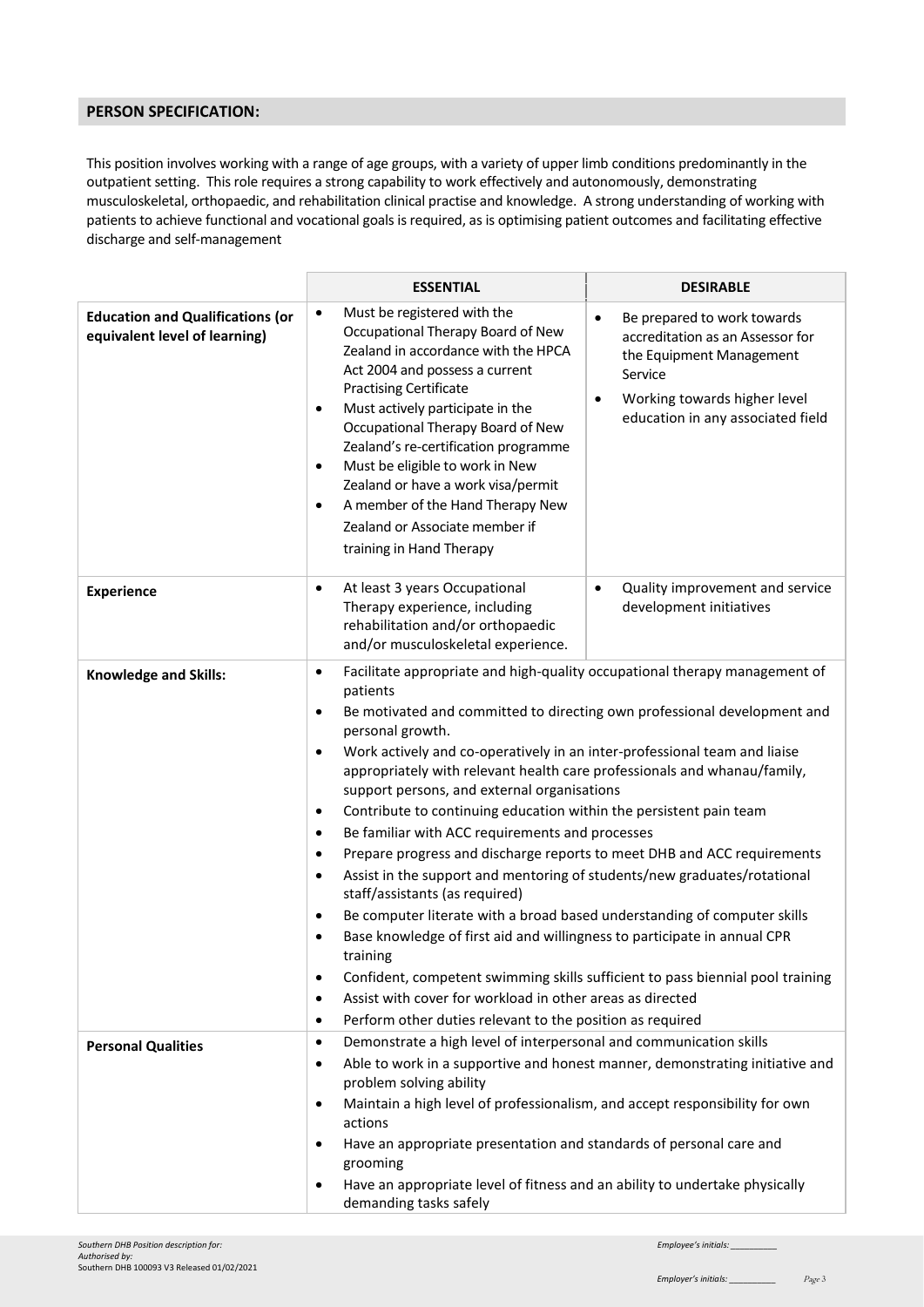# **KEY RESULT AREAS/PILLARS OF PRACTICE:**



#### **Clinical Practice/ Te Mahi Haumanu**

#### **Legislative requirements**

- Practise in accordance with relevant legislation, codes, policies etc. and upholds consumer rights
- Uphold professional code of ethics

## **Assessments and interventions (if appropriate to profession)**

- Undertake accurate and comprehensive assessments and evaluations
- Plan and implement appropriate interventions
- Provide relevant education including any relevant alternative options - in a format that can be clearly understood
- Collaborate with patients-populations to set realistic, person-centred outcomes

#### **Evidence-based practice and research**

- Consistently refer to and relate practice to literature and research
- Critique, discuss and disseminate evidence based best practice
- Reflect on and evaluate the effectiveness of own practice

#### **Documentation**

- Maintain confidentiality of patient information and documentation
- Adhere to Southern DHB's documentation standards

## **Culturally Sensitive Practice**

Practices in a culturally safe manner

- You adhere to professional and legislative standards of practice
- You work according to the scope of your Annual Practising Certificate
- Your interventions are realistic and based on best practice
- You use standard measurement tools and equipment as set down by departmental or professional protocols
- Your documentation is timely, clear, concise and accurate
- You assist others to gain appropriate support and representation which reflects their cultural needs and preferences.
- You implement evidence-based best practice procedures and guidelines
- You update your knowledge related to best practice guidelines and area of practice
- You maintain a professional portfolio or participate in an approved CPD programme (as per professional requirements)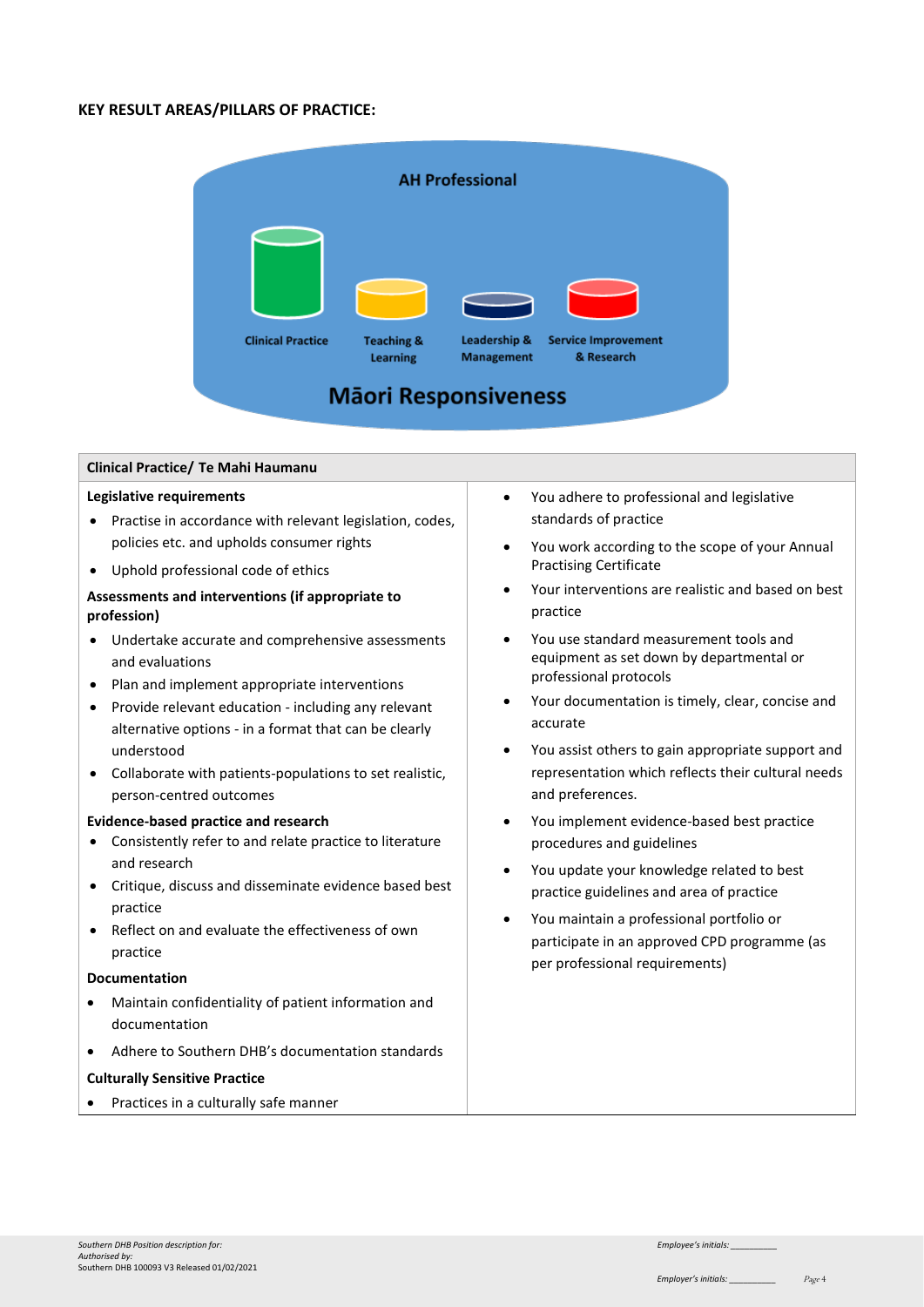| Leadership and Management/Te Arahi me te Whakahaere                                                                                                                                                                                                                                                                                                                                                                                                                                                                                                                                                                                                                                                                                                                                                                                                                                                                                                                                                                                                                                                            |                                                                                                                                                                                                                                                                                                                                                                                                                                                                                                                                                                                            |  |
|----------------------------------------------------------------------------------------------------------------------------------------------------------------------------------------------------------------------------------------------------------------------------------------------------------------------------------------------------------------------------------------------------------------------------------------------------------------------------------------------------------------------------------------------------------------------------------------------------------------------------------------------------------------------------------------------------------------------------------------------------------------------------------------------------------------------------------------------------------------------------------------------------------------------------------------------------------------------------------------------------------------------------------------------------------------------------------------------------------------|--------------------------------------------------------------------------------------------------------------------------------------------------------------------------------------------------------------------------------------------------------------------------------------------------------------------------------------------------------------------------------------------------------------------------------------------------------------------------------------------------------------------------------------------------------------------------------------------|--|
| Participate in and contribute to the functioning of the<br>interprofessional team<br>Attends and contributes to relevant department,<br>clinical and team meetings, leading and facilitating<br>such meetings as requested<br>Establish and maintain an effective working<br>relationship with other staff<br><b>Time management</b><br>Manage own time adopting a disciplined approach to<br>establishing and following identified role-related<br>priorities<br><b>Skill Sharing</b>                                                                                                                                                                                                                                                                                                                                                                                                                                                                                                                                                                                                                         | You have formal and informal systems in place for<br>$\bullet$<br>supporting colleagues<br>You maintain supervision records for students<br>$\bullet$<br>You participate as a team member to ensure the best<br>$\bullet$<br>outcomes for patients/ people<br>Your tasks are scheduled and completed in a timely<br>manner                                                                                                                                                                                                                                                                 |  |
| Share skills (as appropriate) with other health<br>professionals and unregulated (assistant) workforces<br>to enhance person centred outcomes                                                                                                                                                                                                                                                                                                                                                                                                                                                                                                                                                                                                                                                                                                                                                                                                                                                                                                                                                                  | You use recognised skill sharing processes such as the<br>Calderdale framework to delegate parts of your<br>practice to other team members                                                                                                                                                                                                                                                                                                                                                                                                                                                 |  |
| Teaching & Learning / Ako Atu, Ako Mai                                                                                                                                                                                                                                                                                                                                                                                                                                                                                                                                                                                                                                                                                                                                                                                                                                                                                                                                                                                                                                                                         |                                                                                                                                                                                                                                                                                                                                                                                                                                                                                                                                                                                            |  |
| Of Self<br>Develop both personally and professionally to meet<br>the changing needs of your career and profession<br>Reflect on and evaluate the effectiveness of own<br>$\bullet$<br>practice<br>Develop and maintain professional competency<br>Appraisal, peer review, observed practice or other<br>٠<br>professional audits as applicable<br>Of Others<br>Contribute to the support and education of colleagues and<br>students to enhance development of the profession<br>Consistently refer to and relate practice to literature<br>and research<br>Critique, discuss and disseminate evidence based best<br>practice<br>Provides interdisciplinary education in direct clinical<br>$\bullet$<br>area, or discipline specific teaching across teams.<br>Maintains an awareness of current developments in<br>$\bullet$<br>the clinical areas being worked in and make<br>recommendations to changes in practice.<br>Be involved in the induction and training of newly<br>appointed staff as required.<br>Provides mentoring and clinical support and / or<br>professional supervision where required. | You have formal and informal systems in place for<br>$\bullet$<br>supporting colleagues<br>You maintain supervision records for students<br>You implement evidence-based best practice<br>$\bullet$<br>procedures and guidelines<br>You update your knowledge related to best<br>practice guidelines and area of practice<br>You maintain a professional portfolio or<br>participate in an approved CPD programme (as<br>per professional requirements)<br>You hold current registration where applicable or<br>as required<br>You maintain an up-to-date professional<br>development plan |  |
| Service Improvement and Research /Te Whakapai Ratonga me te Rangahau                                                                                                                                                                                                                                                                                                                                                                                                                                                                                                                                                                                                                                                                                                                                                                                                                                                                                                                                                                                                                                           |                                                                                                                                                                                                                                                                                                                                                                                                                                                                                                                                                                                            |  |
| Broadens research and development skills through<br>participation in local audit and research projects as<br>identified by team leaders, professional leaders or<br>other AH professionals.<br>Participates in quality improvement activities to<br>develop and improve service delivery, clinical practice<br>or professional standards. This may include care<br>pathways / treatment protocols, standards of practice<br>etc.                                                                                                                                                                                                                                                                                                                                                                                                                                                                                                                                                                                                                                                                               | Active participation in department quality and service<br>$\bullet$<br>developments.<br>Establishes working partnerships with external<br>$\bullet$<br>organisations to promote integrated working<br>Participate in workforce redesign programmes e.g.<br>$\bullet$<br>Calderdale Framework                                                                                                                                                                                                                                                                                               |  |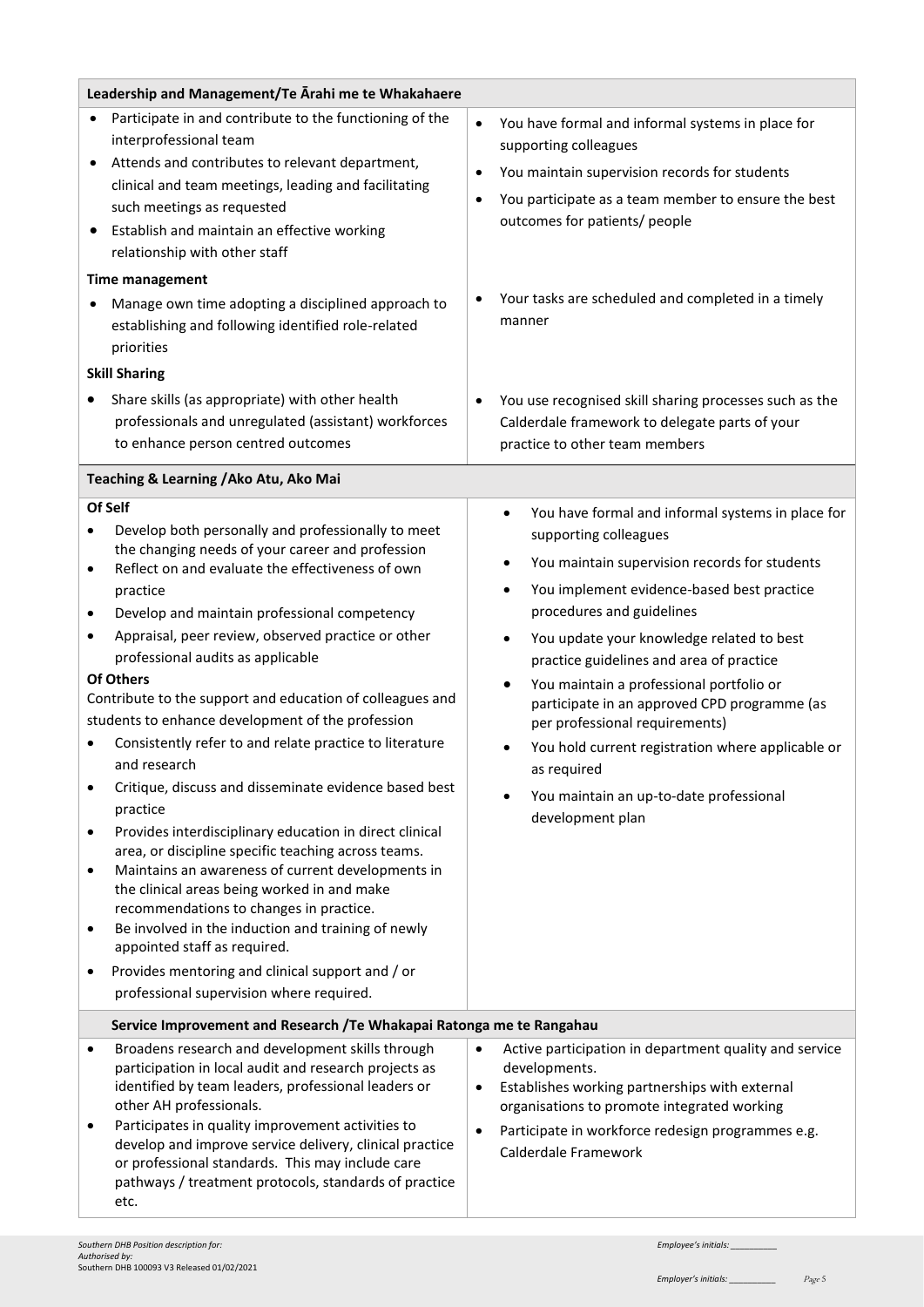| <b>Other Duties</b><br>Undertaking duties from time to time that may be in<br>You respond positively to requests for assistance in<br>$\bullet$<br>addition to those outlined above but which fall within your<br>capabilities and experience.<br>willingness.<br>$\bullet$<br>and reflects best practice.<br>Act as a role model for the Southern DHB Organisational<br>Values.<br>Research undertaken is robust and well considered.<br>$\bullet$<br>Live and support the DHB values in everything you do.<br>$\bullet$<br>Professional Development - self<br>Identifying areas for personal and professional<br>$\bullet$<br>development.<br>with your manager.<br>$\bullet$<br>manager.<br>You actively seek feedback and accept constructive<br>$\bullet$<br>criticism.<br><b>Health, Safety and Wellbeing</b><br>Taking all practicable steps to ensure personal safety and<br>You understand and consistently meet your<br>$\bullet$<br>the safety of others while at work, in accordance with the<br>Southern DHB's Health, Safety and Wellbeing policies,<br>policy/procedures.<br>procedures and systems.<br>You actively encourage and challenge your peers to<br>$\bullet$<br>work in a safe manner.<br>Safety at all times.<br><b>Treaty of Waitangi</b><br>The principles of Te Tiriti o Waitangi, as articulated by the<br>$\bullet$<br>courts and the Waitangi Tribunal will guide the Southern<br>DHB response to Māori health improvement and equity.<br>These contemporary principles include:<br>Whakamaua: Māori Health Action Plan 2020-2025.<br>Tino rangatiratanga: Providing for Māori self-<br>٠<br>determination and mana motuhake in the design,<br>delivery and monitoring of health and disability<br>services.<br>whānau.<br>Equity: Being committed to achieving equitable health<br>$\bullet$<br>outcomes for Māori.<br>Active protection: Acting to the fullest extent<br>٠<br>and mātauranga Māori.<br>practicable to achieve equitable health outcomes for<br>Māori. This includes ensuring that the Crown, its<br>$\bullet$<br>agents and its Treaty partner under Te Tiriti are well<br>informed on the extent, and nature, of both Māori | Develops and /or participates in regional / sub<br>regional professional networks as appropriate to area<br>of work.<br>Contributes to annual planning process, including<br>٠<br>identifying gaps in service and participating in work /<br>projects that may result from the planning process.<br>Practises in a way that utilises resources in the most<br>٠<br>cost-effective manner, including inter-disciplinary and<br>transdisciplinary practice |                                                                                                                                                                                                                                                                                                                                                                                                                                                                                                                                                                                                                                                                                   |
|---------------------------------------------------------------------------------------------------------------------------------------------------------------------------------------------------------------------------------------------------------------------------------------------------------------------------------------------------------------------------------------------------------------------------------------------------------------------------------------------------------------------------------------------------------------------------------------------------------------------------------------------------------------------------------------------------------------------------------------------------------------------------------------------------------------------------------------------------------------------------------------------------------------------------------------------------------------------------------------------------------------------------------------------------------------------------------------------------------------------------------------------------------------------------------------------------------------------------------------------------------------------------------------------------------------------------------------------------------------------------------------------------------------------------------------------------------------------------------------------------------------------------------------------------------------------------------------------------------------------------------------------------------------------------------------------------------------------------------------------------------------------------------------------------------------------------------------------------------------------------------------------------------------------------------------------------------------------------------------------------------------------------------------------------------------------------------------------------------------------------------------------------------------------------------|----------------------------------------------------------------------------------------------------------------------------------------------------------------------------------------------------------------------------------------------------------------------------------------------------------------------------------------------------------------------------------------------------------------------------------------------------------|-----------------------------------------------------------------------------------------------------------------------------------------------------------------------------------------------------------------------------------------------------------------------------------------------------------------------------------------------------------------------------------------------------------------------------------------------------------------------------------------------------------------------------------------------------------------------------------------------------------------------------------------------------------------------------------|
|                                                                                                                                                                                                                                                                                                                                                                                                                                                                                                                                                                                                                                                                                                                                                                                                                                                                                                                                                                                                                                                                                                                                                                                                                                                                                                                                                                                                                                                                                                                                                                                                                                                                                                                                                                                                                                                                                                                                                                                                                                                                                                                                                                                 |                                                                                                                                                                                                                                                                                                                                                                                                                                                          |                                                                                                                                                                                                                                                                                                                                                                                                                                                                                                                                                                                                                                                                                   |
|                                                                                                                                                                                                                                                                                                                                                                                                                                                                                                                                                                                                                                                                                                                                                                                                                                                                                                                                                                                                                                                                                                                                                                                                                                                                                                                                                                                                                                                                                                                                                                                                                                                                                                                                                                                                                                                                                                                                                                                                                                                                                                                                                                                 |                                                                                                                                                                                                                                                                                                                                                                                                                                                          | own and other areas, demonstrating adaptability and<br>You produce work that complies with SDHB processes                                                                                                                                                                                                                                                                                                                                                                                                                                                                                                                                                                         |
|                                                                                                                                                                                                                                                                                                                                                                                                                                                                                                                                                                                                                                                                                                                                                                                                                                                                                                                                                                                                                                                                                                                                                                                                                                                                                                                                                                                                                                                                                                                                                                                                                                                                                                                                                                                                                                                                                                                                                                                                                                                                                                                                                                                 |                                                                                                                                                                                                                                                                                                                                                                                                                                                          |                                                                                                                                                                                                                                                                                                                                                                                                                                                                                                                                                                                                                                                                                   |
|                                                                                                                                                                                                                                                                                                                                                                                                                                                                                                                                                                                                                                                                                                                                                                                                                                                                                                                                                                                                                                                                                                                                                                                                                                                                                                                                                                                                                                                                                                                                                                                                                                                                                                                                                                                                                                                                                                                                                                                                                                                                                                                                                                                 |                                                                                                                                                                                                                                                                                                                                                                                                                                                          |                                                                                                                                                                                                                                                                                                                                                                                                                                                                                                                                                                                                                                                                                   |
|                                                                                                                                                                                                                                                                                                                                                                                                                                                                                                                                                                                                                                                                                                                                                                                                                                                                                                                                                                                                                                                                                                                                                                                                                                                                                                                                                                                                                                                                                                                                                                                                                                                                                                                                                                                                                                                                                                                                                                                                                                                                                                                                                                                 |                                                                                                                                                                                                                                                                                                                                                                                                                                                          | Training and development goals are identified/agreed<br>Performance objectives reviewed annually with your                                                                                                                                                                                                                                                                                                                                                                                                                                                                                                                                                                        |
|                                                                                                                                                                                                                                                                                                                                                                                                                                                                                                                                                                                                                                                                                                                                                                                                                                                                                                                                                                                                                                                                                                                                                                                                                                                                                                                                                                                                                                                                                                                                                                                                                                                                                                                                                                                                                                                                                                                                                                                                                                                                                                                                                                                 |                                                                                                                                                                                                                                                                                                                                                                                                                                                          |                                                                                                                                                                                                                                                                                                                                                                                                                                                                                                                                                                                                                                                                                   |
|                                                                                                                                                                                                                                                                                                                                                                                                                                                                                                                                                                                                                                                                                                                                                                                                                                                                                                                                                                                                                                                                                                                                                                                                                                                                                                                                                                                                                                                                                                                                                                                                                                                                                                                                                                                                                                                                                                                                                                                                                                                                                                                                                                                 |                                                                                                                                                                                                                                                                                                                                                                                                                                                          | obligations under Southern DHB's Health and Safety<br>Effort is made to strive for best practice in Health and                                                                                                                                                                                                                                                                                                                                                                                                                                                                                                                                                                    |
|                                                                                                                                                                                                                                                                                                                                                                                                                                                                                                                                                                                                                                                                                                                                                                                                                                                                                                                                                                                                                                                                                                                                                                                                                                                                                                                                                                                                                                                                                                                                                                                                                                                                                                                                                                                                                                                                                                                                                                                                                                                                                                                                                                                 |                                                                                                                                                                                                                                                                                                                                                                                                                                                          |                                                                                                                                                                                                                                                                                                                                                                                                                                                                                                                                                                                                                                                                                   |
| equity.<br>Recognising that there is an inherent power<br>$\bullet$<br>Options: Providing for and properly resourcing<br>imbalance in-patient relationship and ensuring that<br>kaupapa Māori health and disability services.                                                                                                                                                                                                                                                                                                                                                                                                                                                                                                                                                                                                                                                                                                                                                                                                                                                                                                                                                                                                                                                                                                                                                                                                                                                                                                                                                                                                                                                                                                                                                                                                                                                                                                                                                                                                                                                                                                                                                   | health outcomes and efforts to achieve Māori health                                                                                                                                                                                                                                                                                                                                                                                                      | You will be able to demonstrate an understanding of Te<br>Tiriti o Waitangi, Māori Indigenous rights and current<br>issues in relation to health and health equity ie:<br>You will contribute to responding to the DHBs Te Tiriti<br>o Waitangi commitment to deliver effective and<br>equitable healthcare with Māori patients and their<br>You will have the ability to incorporate Māori models<br>of health, patient and whanau-centred models of care,<br>You will have insights into your own cultural awareness<br>and an understanding of how your social-cultural<br>influences inform biases that impact on your<br>interactions with patients, whanau, and colleagues. |